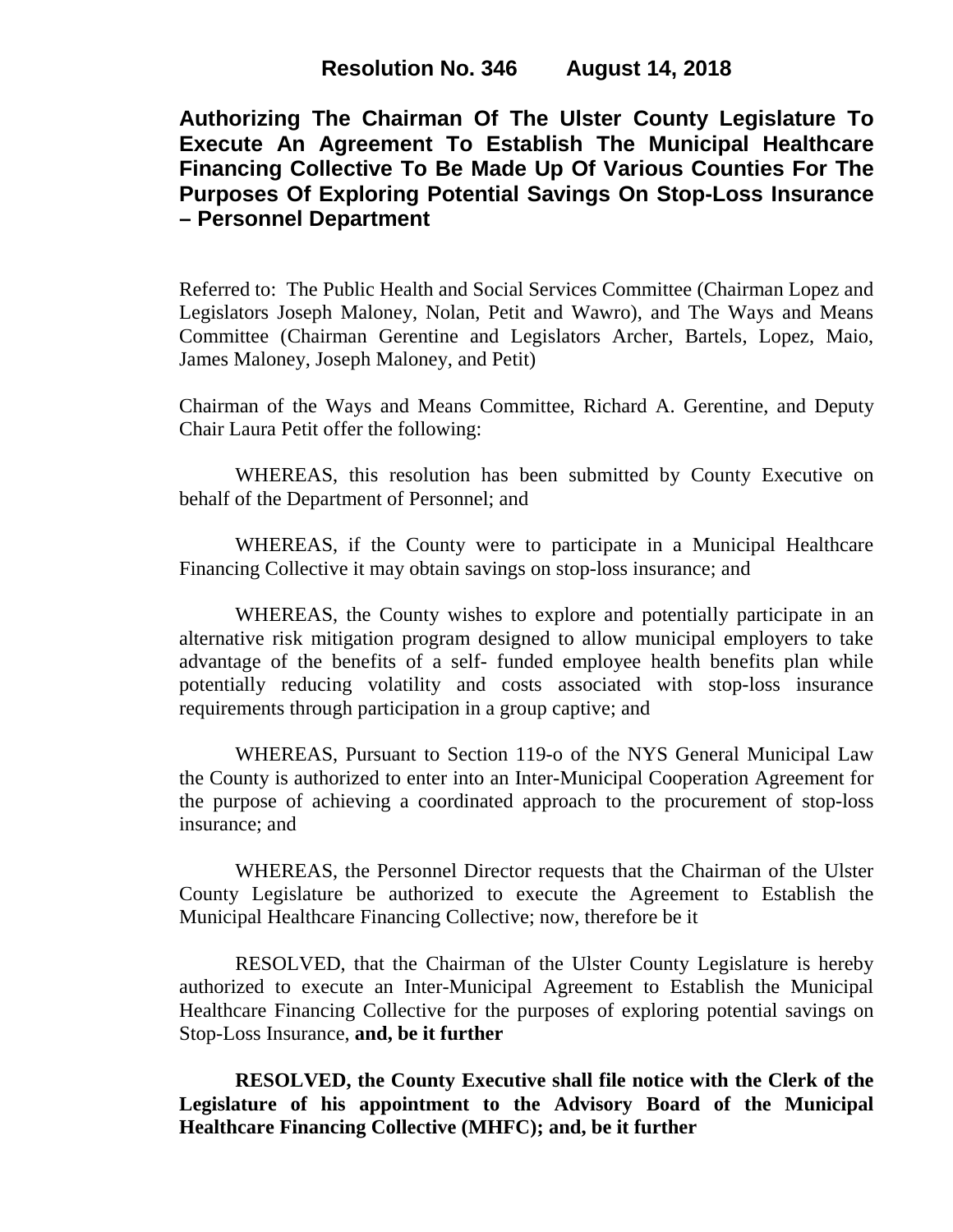## **- Page 2 -**

# **Resolution No. 346 August 14, 2018**

**Authorizing The Chairman Of The Ulster County Legislature To Execute An Agreement To Establish The Municipal Healthcare Financing Collective To Be Made Up Of Various Counties For The Purposes Of Exploring Potential Savings On Stop-Loss Insurance – Personnel Department**

**RESOLVED, any information provided to the MHFC pursuant to Article VI, Section 6.01 of the Inter-Municipal Cooperation Agreement shall be filed with the Clerk of the Legislature within 10 days of the Advisory Board's receipt of said information; and be it further**

**RESOLVED, that prior to acceptance by Ulster County of a stop loss carrier quote pursuant to Article IV, Section 4.01 of the Inter-Municipal Cooperation Agreement, the Ulster County Legislature's Ways and Means Committee shall receive a detailed briefing from the Ulster County Executive Branch of government which shall include, but not be limited to, information on cost savings, plan management and protection of employee data, and as to any conditions or penalties for withdrawal from the MHFC,** 

and move its adoption.

#### ADOPTED AS AMENDED BY THE FOLLOWING VOTE:

AYES: 22 NOES: 0 (Absent: Legislator Collins)

Passed Committee: Public Health and Social Services on July 30, 2018

Passed Committee: Ways and Means as amended on August 14, 2018

FINANCIAL IMPACT: NONE